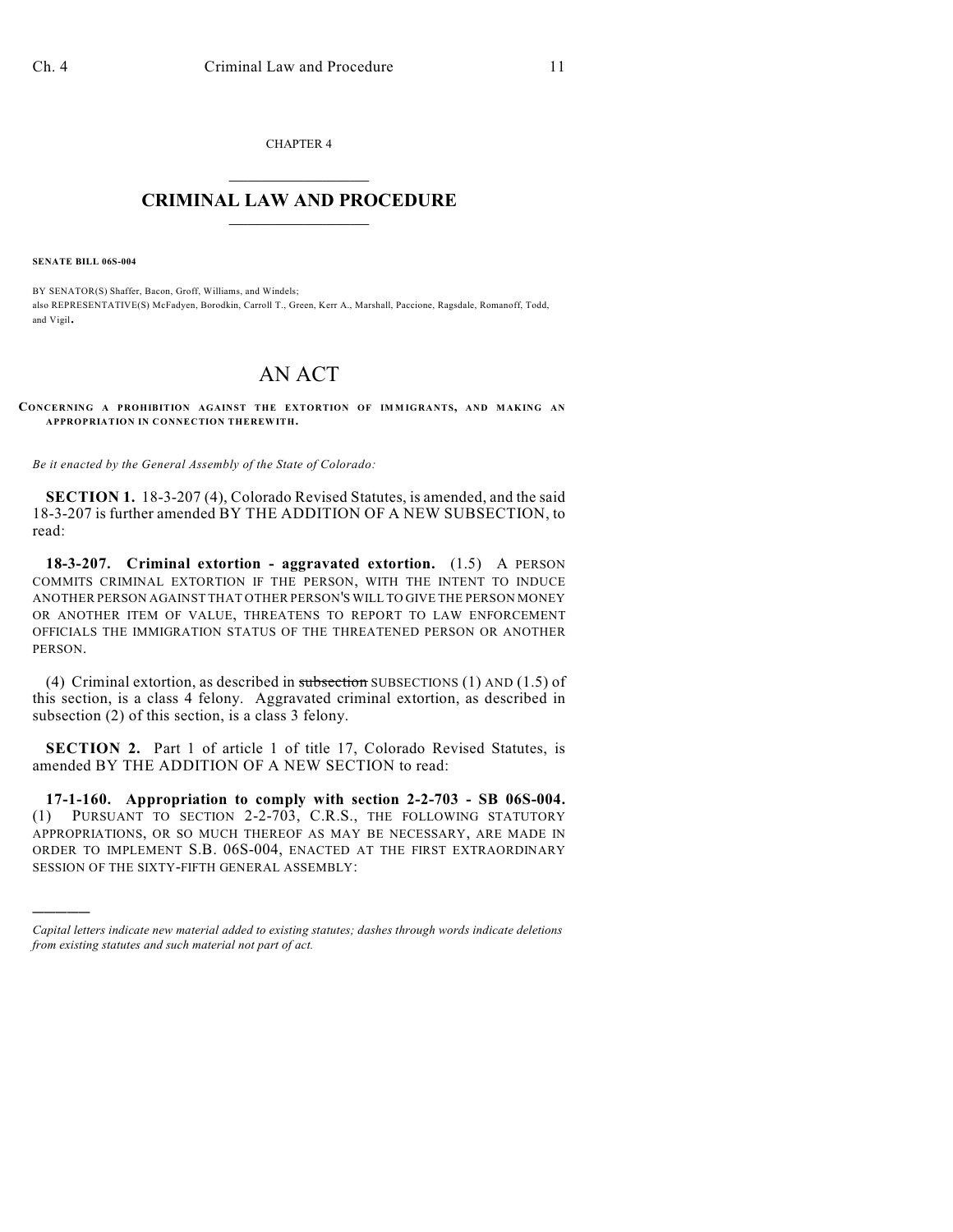(a) FOR THE FISCAL YEAR BEGINNING JULY 1, 2006, IN ADDITION TO ANY OTHER APPROPRIATION, THERE IS HEREBY APPROPRIATED FROM THE CAPITAL CONSTRUCTION FUND CREATED IN SECTION 24-75-302,C.R.S., TO THE CORRECTIONS EXPANSION RESERVE FUND CREATED IN SECTION 17-1-116, THE SUM OF EIGHTY-SEVEN THOUSAND ONE HUNDRED NINETY-FOUR DOLLARS (\$87,194).

(b) FOR THE FISCAL YEAR BEGINNING JULY 1, 2007, IN ADDITION TO ANY OTHER APPROPRIATION, THERE IS HEREBY APPROPRIATED TO THE DEPARTMENT OF CORRECTIONS, OUT OF ANY MONEYS IN THE GENERAL FUND NOT OTHERWISE APPROPRIATED, THE SUM OF TWENTY-SIX THOUSAND EIGHT HUNDRED THIRTEEN DOLLARS (\$26,813).

(c) (I) FOR THE FISCAL YEAR BEGINNING JULY 1, 2008, IN ADDITION TO ANY OTHER APPROPRIATION, THERE IS HEREBY APPROPRIATED, FROM THE CAPITAL CONSTRUCTION FUND CREATED IN SECTION 24-75-302,C.R.S., TO THE CORRECTIONS EXPANSION RESERVE FUND CREATED IN SECTION 17-1-116, THE SUM OF SIXTY-NINE THOUSAND SEVEN HUNDRED FIFTY-FIVE DOLLARS (\$69,755).

(II) FOR THE FISCAL YEAR BEGINNING JULY 1, 2008, IN ADDITION TO ANY OTHER APPROPRIATION, THERE IS HEREBY APPROPRIATED TO THE DEPARTMENT OF CORRECTIONS, OUT OF ANY MONEYS IN THE GENERAL FUND NOT OTHERWISE APPROPRIATED, THE SUM OF TWENTY-SIX THOUSAND EIGHT HUNDRED THIRTEEN DOLLARS (\$26,813).

(d) FOR THE FISCAL YEAR BEGINNING JULY 1, 2009, IN ADDITION TO ANY OTHER APPROPRIATION, THERE IS HEREBY APPROPRIATED TO THE DEPARTMENT OF CORRECTIONS, OUT OF ANY MONEYS IN THE GENERAL FUND NOT OTHERWISE APPROPRIATED, THE SUM OF FORTY-EIGHT THOUSAND TWO HUNDRED SIXTY-THREE DOLLARS (\$48,263).

(e) (I) FOR THE FISCAL YEAR BEGINNING JULY 1, 2010, IN ADDITION TO ANY OTHER APPROPRIATION, THERE IS HEREBY APPROPRIATED, FROM THE CAPITAL CONSTRUCTION FUND CREATED IN SECTION 24-75-302,C.R.S., TO THE CORRECTIONS EXPANSION RESERVE FUND CREATED IN SECTION 17-1-116, THE SUM OF SIXTY-NINE THOUSAND SEVEN HUNDRED FIFTY-FIVE DOLLARS (\$69,755).

(II) FOR THE FISCAL YEAR BEGINNING JULY 1, 2010, IN ADDITION TO ANY OTHER APPROPRIATION, THERE IS HEREBY APPROPRIATED TO THE DEPARTMENT OF CORRECTIONS, OUT OF ANY MONEYS IN THE GENERAL FUND NOT OTHERWISE APPROPRIATED, THE SUM OF TWENTY-SIX THOUSAND EIGHT HUNDRED THIRTEEN DOLLARS (\$26,813).

**SECTION 3.** 24-75-302 (2) (s), (2) (u), and (2) (w), Colorado Revised Statutes, are amended to read:

**24-75-302. Capital construction fund - capital assessment fees - calculation.** (2) As of July 1, 1988, and July 1 of each year thereafter through July 1, 2010, a sum as specified in this subsection (2) shall accrue to the capital construction fund. The state treasurer and the controller shall transfer such sum out of the general fund and into the capital construction fund as moneys become available in the general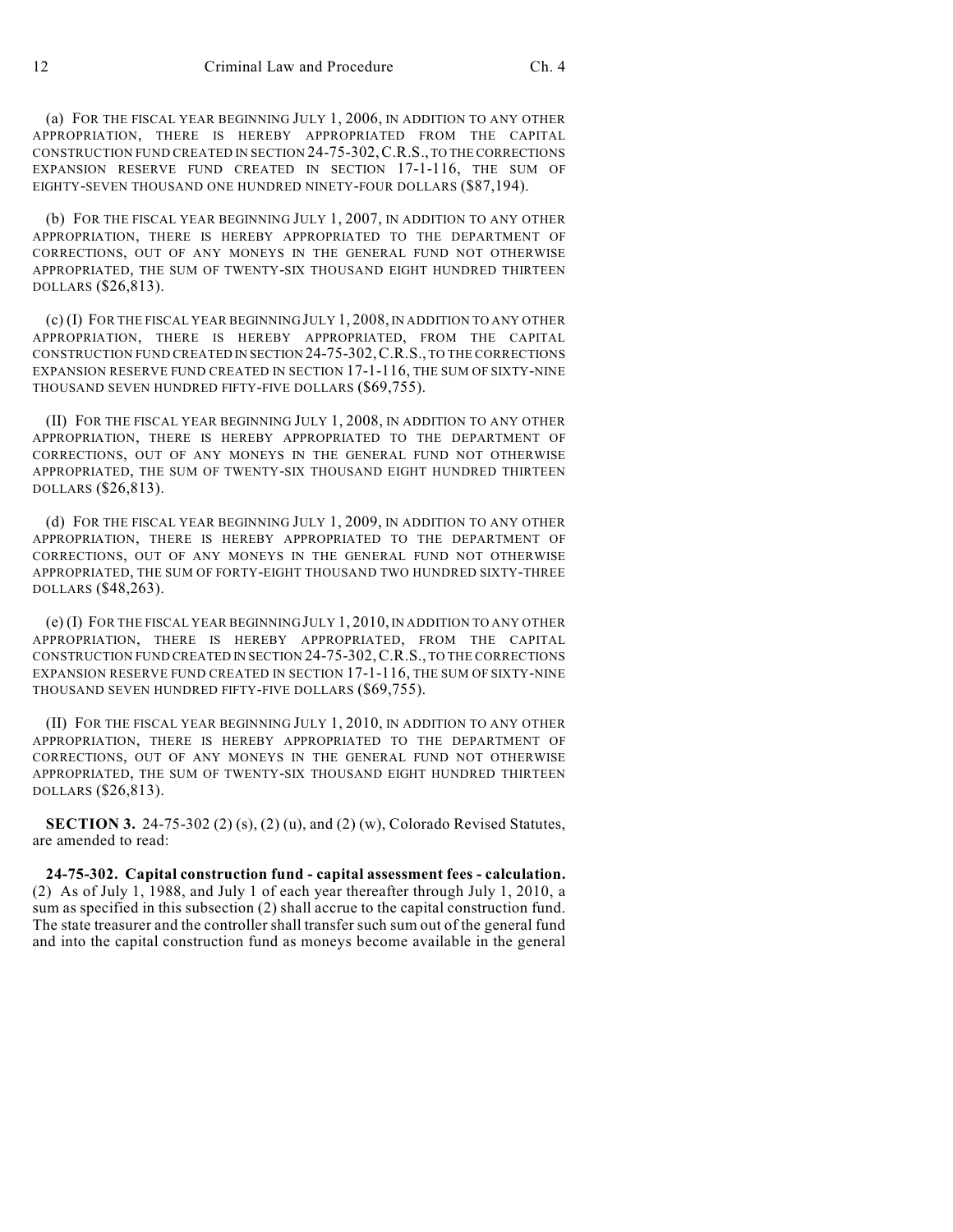fund during the fiscal year beginning on said July 1. Transfers between funds pursuant to this subsection (2) shall not be deemed to be appropriations subject to the limitations of section 24-75-201.1. The amount which shall accrue pursuant to this subsection (2) shall be as follows:

(s) On July 1, 2006, forty-six million nine hundred forty-four thousand six hundred eighty-seven dollars, plus twenty-two thousand nine hundred twenty-four dollars pursuant to section 3 of H.B. 02S-1006, enacted at the third extraordinary session of the sixty-third general assembly; plus two hundred ninety-one thousand seven hundred sixty-one dollars pursuant to H.B. 03-1004, enacted at the first regular session of the sixty-fourth general assembly; plus one hundred twenty-five thousand forty-one dollars pursuant to H.B. 03-1138, enacted at the first regular session of the sixty-fourth general assembly; plus sixty-nine thousand four hundred sixty-seven dollars pursuant to H.B. 03-1213, enacted at the first regular session of the sixty-fourth general assembly; plus sixty-nine thousand four hundred sixty-seven dollars pursuant to H.B. 03-1317, enacted at the first regular session of the sixty-fourth general assembly; plus ninety thousand three hundred seven dollars pursuant to H.B. 04-1021, enacted at the second regular session of the sixty-fourth general assembly; plus sixty-nine thousand four hundred sixty-seven dollars pursuant to H.B. 04-1016, enacted at the second regular session of the sixty-fourth general assembly; plus fifteen million dollars pursuant to H.B. 06-1373, enacted at the second regular session of the sixty-fifth general assembly; plus one hundred seventy-four thousand three hundred eighty-eight dollars pursuant to S.B. 06-206, enacted at the second regular session of the sixty-fifth general assembly; plus one hundred seventy-four thousand three hundred eighty-eight dollars pursuant to S.B. 06-207, enacted at the second regular session of the sixty-fifth general assembly; plus six hundred ten thousand three hundred fifty-eight dollars pursuant to H.B. 06-1326, enacted at the second regular session of the sixty-fifth general assembly; plus eighty-seven thousand one hundred ninety-four dollars pursuant to H.B. 06-1145, enacted at the second regular session of the sixty-fifth general assembly; plus four hundred thirty-five thousand nine hundred seventy dollars pursuant to H.B. 06-1092, enacted at the second regular session of the sixty-fifth general assembly; plus eighty-seven thousand one hundred ninety-four dollars pursuant to H.B. 06-1151, enacted at the second regular session of the sixty-fifth general assembly; plus five hundred twenty-three thousand one hundred sixty-four dollars pursuant to H.B. 06-1011, enacted at the second regular session of the sixty-fifth general assembly; PLUS EIGHTY-SEVEN THOUSAND ONE HUNDRED NINETY-FOUR DOLLARS PURSUANT TO S.B. 06S-004, ENACTED AT THE FIRST EXTRAORDINARY SESSION OF THE SIXTY-FIFTH GENERAL ASSEMBLY;

(u) On July 1, 2008, sixty-nine thousand four hundred sixty-seven dollars pursuant to H.B. 04-1021, enacted at the second regular session of the sixty-fourth general assembly; plus three hundred ninety-two thousand three hundred seventy-three dollars pursuant to S.B. 06-206, enacted at the second regular session of the sixty-fifth general assembly; plus three hundred ninety-two thousand three hundred seventy-three dollars pursuant to S.B. 06-207, enacted at the second regular session of the sixty-fifth general assembly; plus four hundred sixty-two thousand one hundred twenty-eight dollars pursuant to H.B. 06-1326, enacted at the second regular session of the sixty-fifth general assembly; plus twenty-six thousand one hundred fifty-eight dollars pursuant to H.B. 06-1145, enacted at the second regular session of the sixty-fifth general assembly; plus five hundred twenty-three thousand